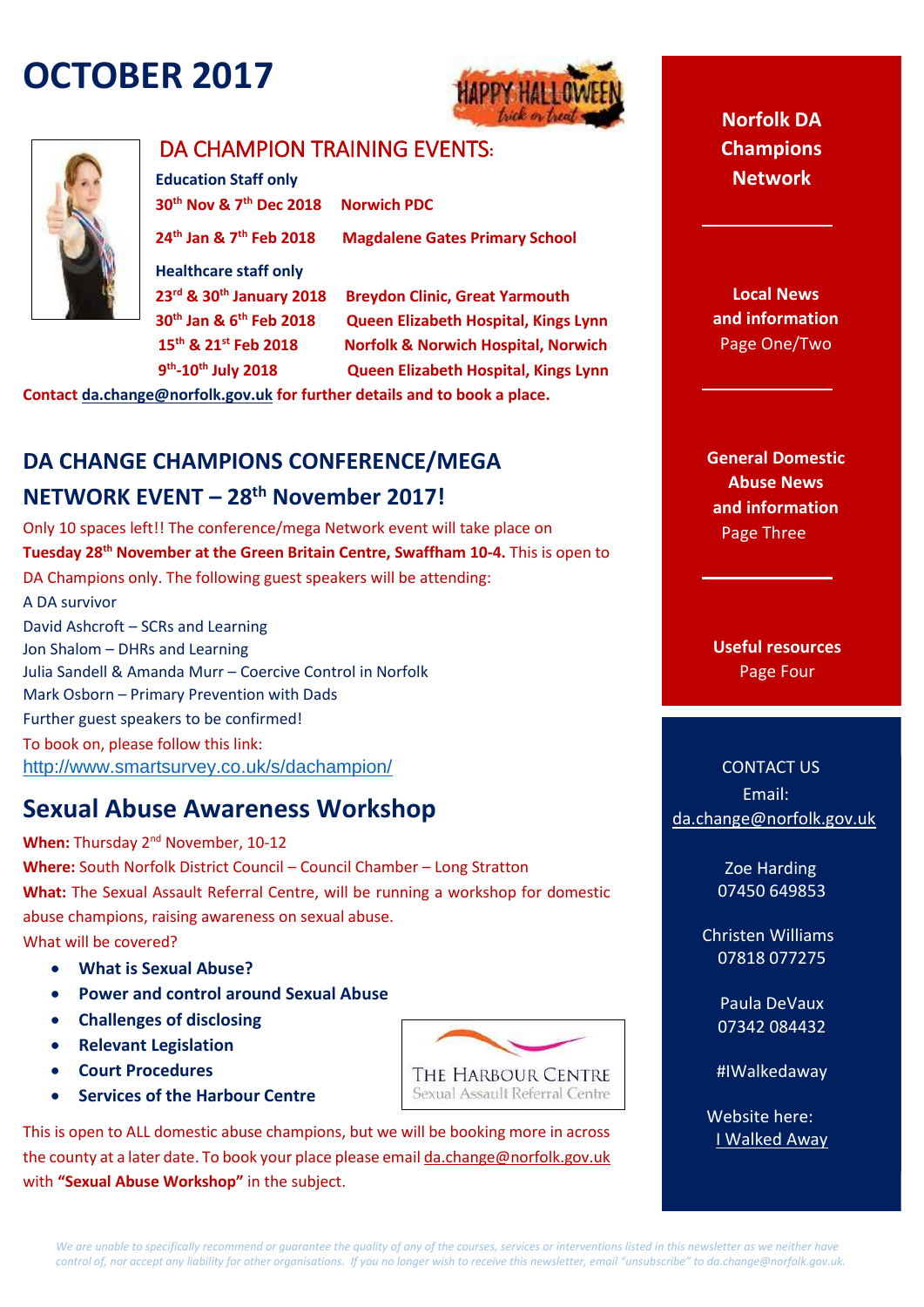**Welcome to Tabatha** – Tabatha Breame has started as the Domestic Abuse Change Co-ordinator in the South locality. Tabatha will be working part time; Monday, Tuesday, and alternate Wednesdays. Alongside this role, Tabatha will continue working within South Norfolk Hub, as their domestic abuse caseworker. You can contact Tabatha o[n Tabatha.breame@norfolk.gov.uk](mailto:Tabatha.breame@norfolk.gov.uk)





#### **LOCAL NEWS**

One of our Domestic Abuse Champions Sinead Murray, who works as a family practitioner in Kings Lynn has raised hundreds for Daisy Programme. Sinead cycled 300miles from London to Paris, and raised over £370 for the domestic abuse charity in Breckland. Sinead has previously cycled from London to Brighton, and her next venture will take her from Land's End to John O'Groats. Sinead says "I think everyone should take part in a charity event. It is an amazing life experience. Doing it for charity makes it so much more special." Read more [here.](http://www.yourlocalpaper.co.uk/2017/09/29/hundreds-raised-for-abuse-charity/)

Our service has been mentioned in the EDP this month. "So far a wave of almost 800 champions have been trained across the county from a wide variety of organisations, from social workers to dentists. Domestic abuse change coordinators – Zoe Harding, Paula DeVaux and Christen Williams – have organised more than 40 champions courses in Norfolk". We now have a total of 834 champions trained to date. Read the story [here.](http://www.edp24.co.uk/news/health/more-than-800-people-trained-in-norfolk-to-help-victims-of-domestic-abuse-1-5226925)

A Christmas craft fair, vintage and makers market will be held at Cafe Britannia, overlooking Mousehold Heath, From



November 24 - 26. All stallholders' fees will be donated to Leeway and the event has been timed to coincide with White Ribbon Day on November 25 and the 16 days of action against domestic violence campaign. Customers at both Café Britannia and Bistro Britannia will also be invited to 'Round up for Leeway' when



paying for their meals across the whole of the Christmas period, and important information about the charity – including their confidential helpline number – will feature on menus.



#### **Don't miss out on a visit to Norfolk's MASH - Briefing Sessions now available:**

Would you like to find out more about Norfolk's Multi-Agency Safeguarding Hub (MASH)? A new series of FREE briefing sessions are now available. These briefing sessions are to increase the understanding and knowledge about the MASH and how it works. These sessions prove very popular, so book early to avoid disappointment. Clic[k here](https://www.norfolklscb.org/nscb-booking/nscb-booking-training/) to find out more and book a place.

**Job Spot:** Victim Support are currently recruiting for volunteer roles in Norfolk. They are looking for a Service Delivery volunteer, a Coroners Court volunteer and a Bank staff volunteer. Visit their [website](https://recruitment.victimsupport.org.uk/vacancies.html#filter=p_web_site_id%3D5695%26p_published_to%3DWWW%26p_language%3DDEFAULT%26p_direct%3DY%26p_format%3DMOBILE%26p_include_exclude_from_list%3DN%26p_category_code_arr%3D15326-608067%26p_search%3D) for more information on the role, and details of how to apply.



Bal Kaur Howard delivers bespoke training packages to multi-agency professionals within Norfolk (amongst other counties). She has recently recruited a co-facilitator Ren Masetti, who has 25 years worth of experience in the substance misuse field, his training style is lively with humour in order to make the participants feel comfortable with a very uncomfortable and stigmatised subject. If you, or your colleagues are interested in substance misuse training, please visit the [website](http://www.bkhtraining.co.uk/default.html) for more information.

**How we broke free from abuse. Eight Women from Suffolk and Norfolk share their stories**. Clic[k here](http://www.edp24.co.uk/news/domestic-abuse) to read some eye opening and inspirational accounts of women who have broken free from abuse "Now I don't class myself as a victim – I'm a survivor" Gillian, 58. These woman have been supported locally by charities Leeway (Norfolk) and Lighthouse (Suffolk).

A man, Kestutis Bauzys has been jailed 17 years for the murder of his long term girlfriend Dzilva Butiene in Wisbech. Bauzys brought his partner over from Lithuania to England in hope for a "new life". It was reported that Bauzys was becoming increasingly "aggravated" with his partners drinking, and stamped on her. When paramedics arrived he tried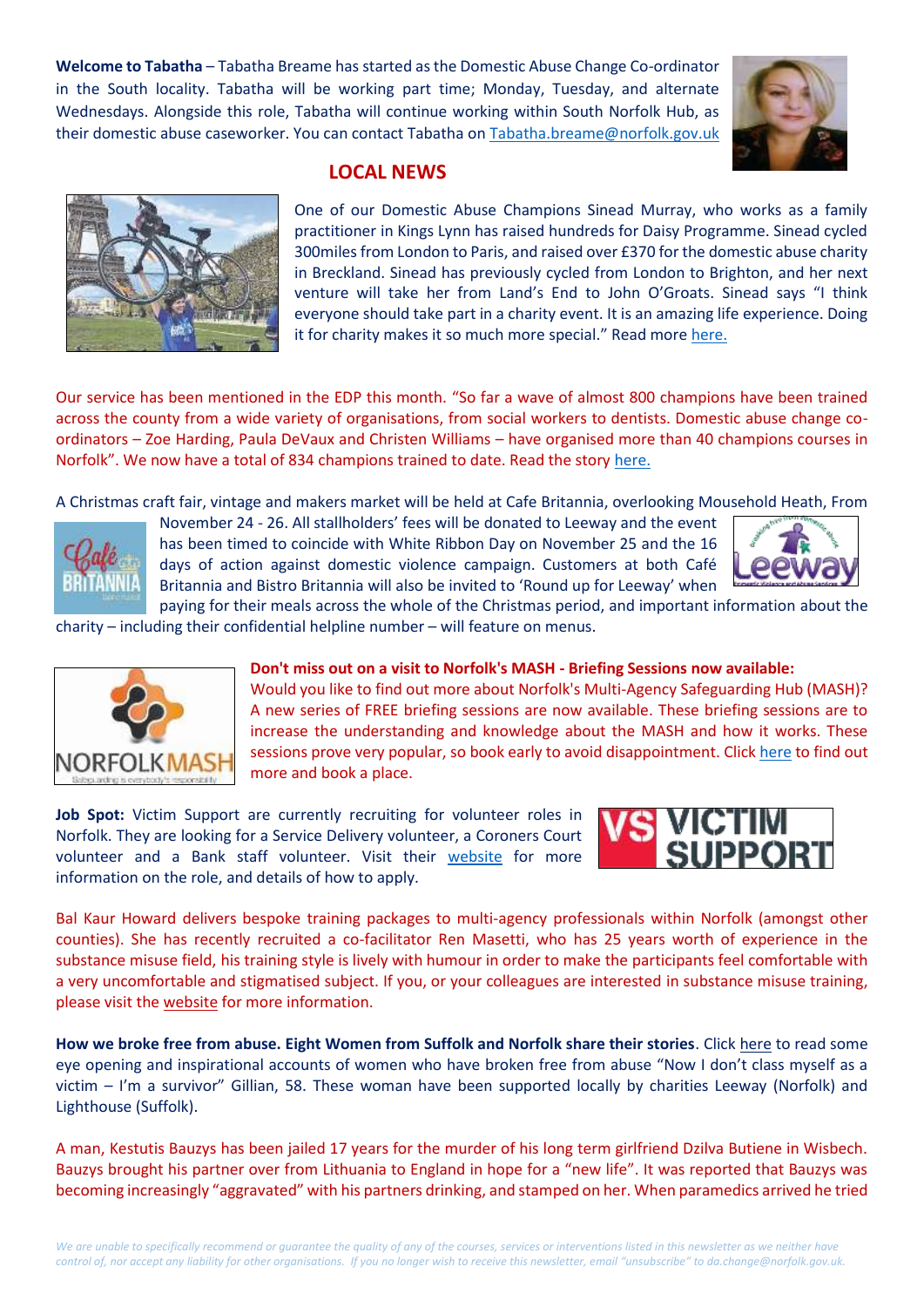to inform them she was an alcoholic and died of injuries from falling over. The post-mortem found that she had died of injuries to her abdomen. This has been reported as another "horrendous case of domestic abuse behind closed doors". Read more [here.](http://www.bbc.co.uk/news/uk-england-cambridgeshire-41667630)

#### **NATIONAL NEWS**

We often discuss in our training how challenging it is for EU residents to access financial support within the UK. Rights of Women is now offering a new service to support DA victims with immigration issues in accessing Legal Aid. Where possible, RoW will support victims to apply for "exceptional case funding". **Exceptional case funding** is a type of legal aid that is available to individuals who apply to the Legal Aid Agency and



who can show their human rights or European Union rights would be breached if they did not have legal aid. Read more [here.](https://www.womensaid.org.uk/rights-women-new-exceptional-case-service-women/)

A new report created from the data from the Office of National Statistics (ONS) reveals that nearly half of child abuse victims will experience domestic abuse in later life. Young adults aged between 16 and 24 were most likely to be victims, and children who experience more than one form of abuse were more likely to experience DA. The study highlighted that 77% of children who had experienced four types of abuse would go on to experience DA as an adult. Read more [here.](http://www.independent.co.uk/news/uk/home-news/adults-child-abuse-domestic-later-life-children-statistics-welfare-uk-office-national-statistics-ons-a7969506.html)

The police have received almost 30,000 reports of children sexually assaulting other children in the past four years, figures have revealed. Reports of "peer on peer" abuse have increased by 71%, with 4,603 cases reported in 2013 compared to 7,866 in 2016, according to a Freedom of Information (FOI) investigation by BBC Panorama. Charities are now urging parents to talk about sex beyond the "birds and the bees" with their children from an early age, to instill healthy sexual habits. They believe parents, alongside schools, must play a role in educating children about sexual conduct from a young age. Read more [here.](http://www.huffingtonpost.co.uk/entry/sexual-misconduct-children-prevention_uk_59ba8da1e4b0edff9719c5af)

How to identify perpetrators of domestic abuse and coercive control – Professor Nicole Westmarland, director of Durham University's Centre for Research into Violence and Abuse has written a guidance about working with perpetrators. It is recognised that lots of practice and research is focused on working with victims/survivors and not perpetrators, which was further reported by recent OFSTED reports. Read mor[e here.](http://www.communitycare.co.uk/2017/10/02/identify-perpetrators-domestic-abuse-coercive-control/?cmpid=NLC|SCSC|SCDDB-2017-1002)



Suzy Lamplugh Trust, which runs the National Stalking Helpline has secured funding to work with perpetrators of stalking. The initiative, which is the first of its kind worldwide, will aim to improve the response to stalking perpetrators though the criminal justice and health sector, looking at rehabilitative treatment for stalkers. It aims to get a better understanding of the mental health problems associated with stalking, and the psychological drive behind stalking behavior. The project aims to break the cycle of obsession, fixation and harm. Read more [here.](https://www.suzylamplugh.org/news/suzy-lamplugh-trust-receives-funding-to-develop-and-test-new-interventions-with-stalking-perpetrators?dm_i=22ZX,56IW2,PR7J8P,JWYKS,1)

The Crown Prosecution Service have released their 10<sup>th</sup> Violence Against Women and Girls (VAWG) report, which you can access and read [here.](http://www.cps.gov.uk/news/latest_news/cps-report-shows-more-offenders-are/) The report highlights that more defendants are being prosecuted and convicted for sexual offences than ever before. DA prosecutions have risen by 47% and convictions by 61% over the past decade, however, there has been a worrying drop in prosecutions in the last year. The report also shows that since the introduction of the coercive control law, 309 offenses have been charged and reached the first hearing.





There have been recent recommendations from the Home Office to include the children's voice in Domestic Homicide Reviews. Joanna Sharpen from Against Violence and Abuse talks about the importance of involving children. She states this should be done on a case by case basis, but if it is done in the correct way, it can be empowering and healing for children to have their voices heard. Dr Lucy Allwright

from AVA also talks about the importance of discussing substance misuse and mental health in DHR's – watch both these interesting accounts [here.](https://avaproject.org.uk/resources/)